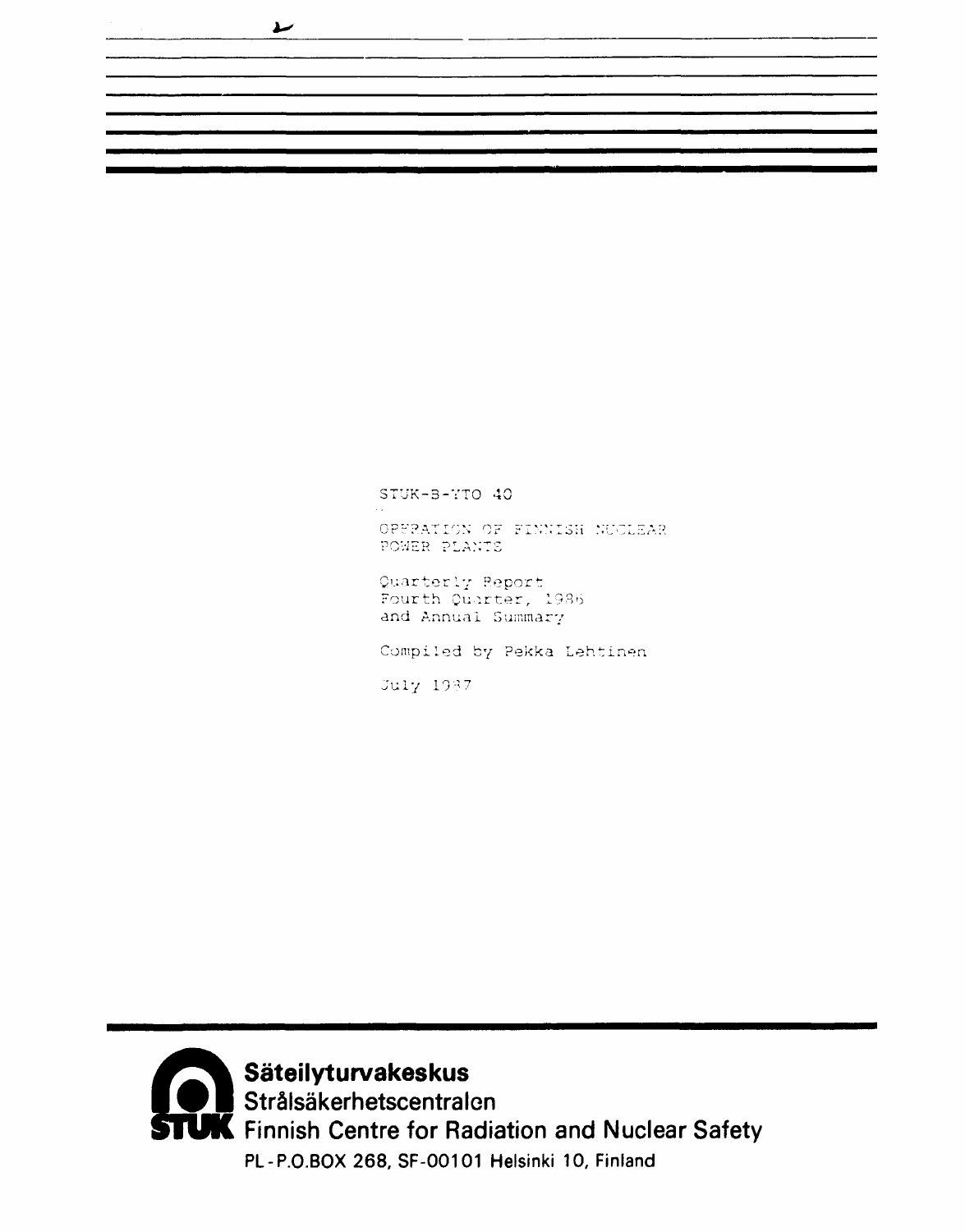STUK-B-YTO 40 -

**OPERATION OF FINNISH NUCLEAR POWER PLANTS** 

 $\overline{a}$ 

**Quarterly Report Fourth Quarter, 1986 and Annual Summary** 

 $\mathcal{L}_{\mathbf{r}}$ 

**Compiled by Pekka Lehtinen** 

**July 1987** 

**FINNISH CENTRE FOR RADIATION AND NUCLEAR SAFETY Department of Nuclear Safety** 

t,

**Helsinki 1987** 

**Government Printing Centre** 

**ISBN 951-47-0829-6 ISSN 0781-2884**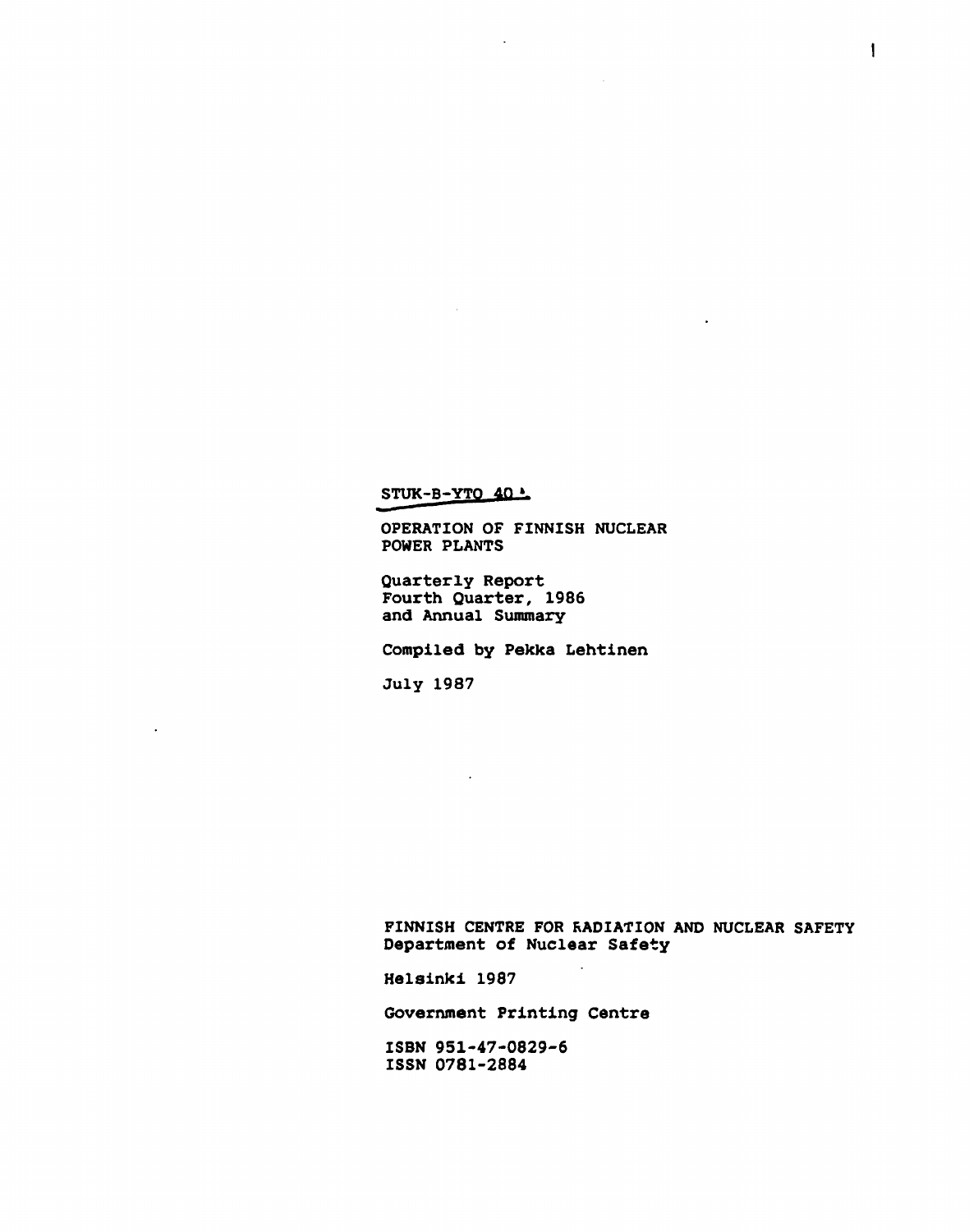Compiled by Pekka Lehtinen

OPERATION OF FINNISH NUCLEAR POWER PLANTS Quarterly Report, Fourth Quarter 1986 and Annual Summary

### **ABSTRACT**

These general reviews of the operation of the Finnish nuclear power plants concentrate on such events and discoveries related to reactor and radiation safety that the regulatory body, the Finnish Centre for Radiation and Nuclear Safety, regards as noteworthy. The report also includes a sununary of the radiation safety of the personnel and the environment, as well as tabulated data on the production and load factors of the plants.

No event in the report period, or in the whole year of 1986, essentially degraded plant safety nor posed a radiation hazard to the personnel or the environment. For remedying certain defects found in the administrative procedures concerning plant operation and maintenance, the Loviisa power plant was shut down for several days in September.

INDEX TERMS Reactor operation, PWR type reactors, BWR type reactors

- UDC 621.039.56
- ISBN 951-47-0829-6

ISSN 0781-2884

21 pages

DISTRIBUTED BY: Finnish Centre for Radiation and Nuclear Safety Department of Nuclear Safety

ट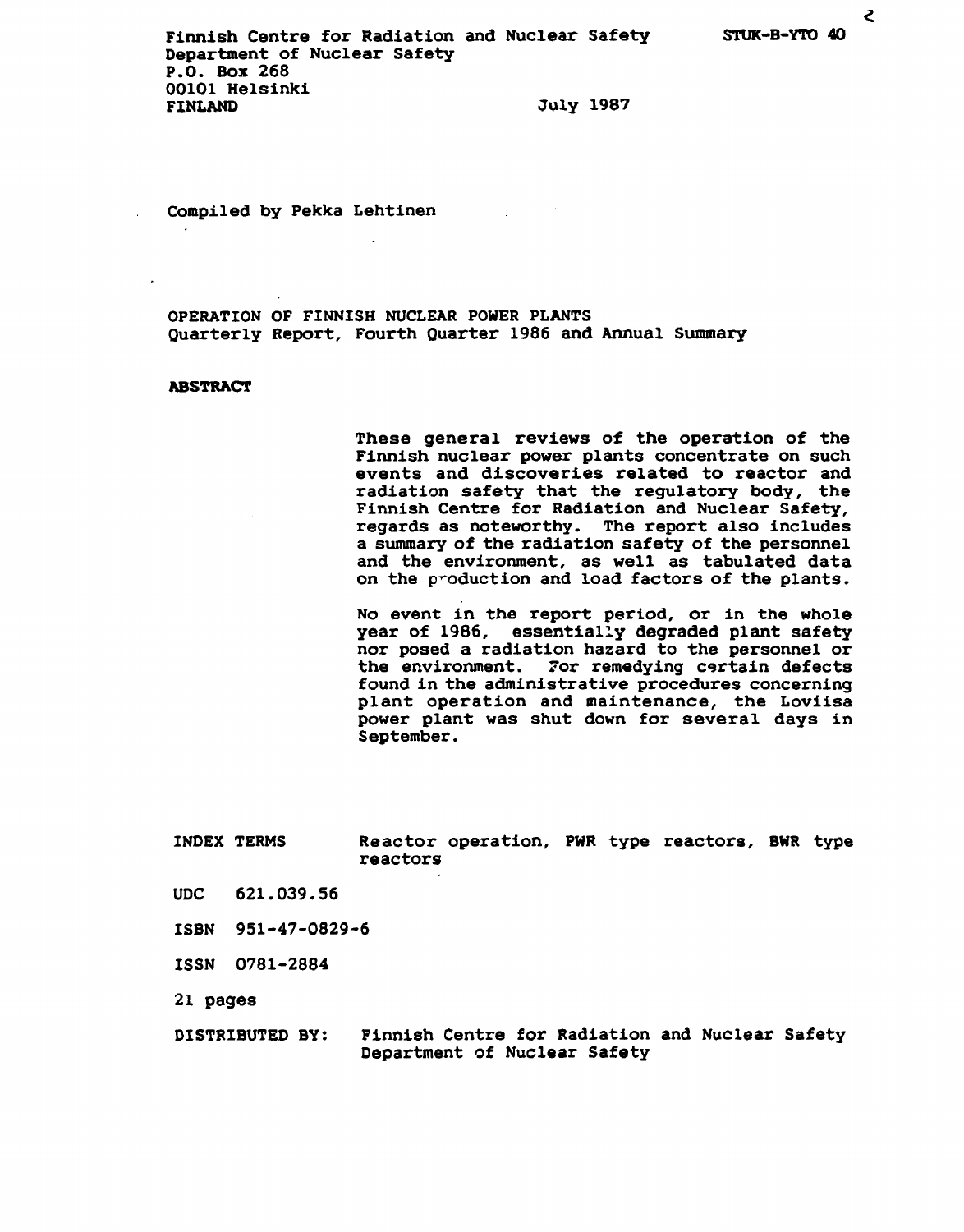**CONTENTS** 

 $\sim$ 

|              | REGULATION OF NUCLEAR FACILITIES<br>4                         |    |  |  |  |  |  |
|--------------|---------------------------------------------------------------|----|--|--|--|--|--|
|              | PLANT DATA<br>š                                               | 5  |  |  |  |  |  |
| 1            | OPERATION OF THE NUCLEAR POWER PLANTS                         | 6  |  |  |  |  |  |
| $\mathbf{2}$ | INCIDENTS AND DISCOVERIES                                     | 7  |  |  |  |  |  |
|              | Loviisa 1<br><b>Loviisa 2</b><br>$\bullet$<br>TVO I<br>TVO II |    |  |  |  |  |  |
| 3            | <b>OTHER MATTERS</b>                                          | 9  |  |  |  |  |  |
| 4            | <b>RADIATION SAFETY</b>                                       | 9  |  |  |  |  |  |
|              | Personnel<br>Environment                                      |    |  |  |  |  |  |
| 5.           | <b>ANNUAL SUMMARY</b>                                         | 11 |  |  |  |  |  |
|              | <b>TABLES</b>                                                 |    |  |  |  |  |  |

 $\mathcal{L}(\mathcal{L}(\mathcal{L}))$  and  $\mathcal{L}(\mathcal{L}(\mathcal{L}))$  and  $\mathcal{L}(\mathcal{L}(\mathcal{L}))$ 

 $\sim 10^7$ 

**FIGURES** 

 $\sim 10^{11}$  km  $^{-1}$ 

 $\sim 10^{-1}$ 

page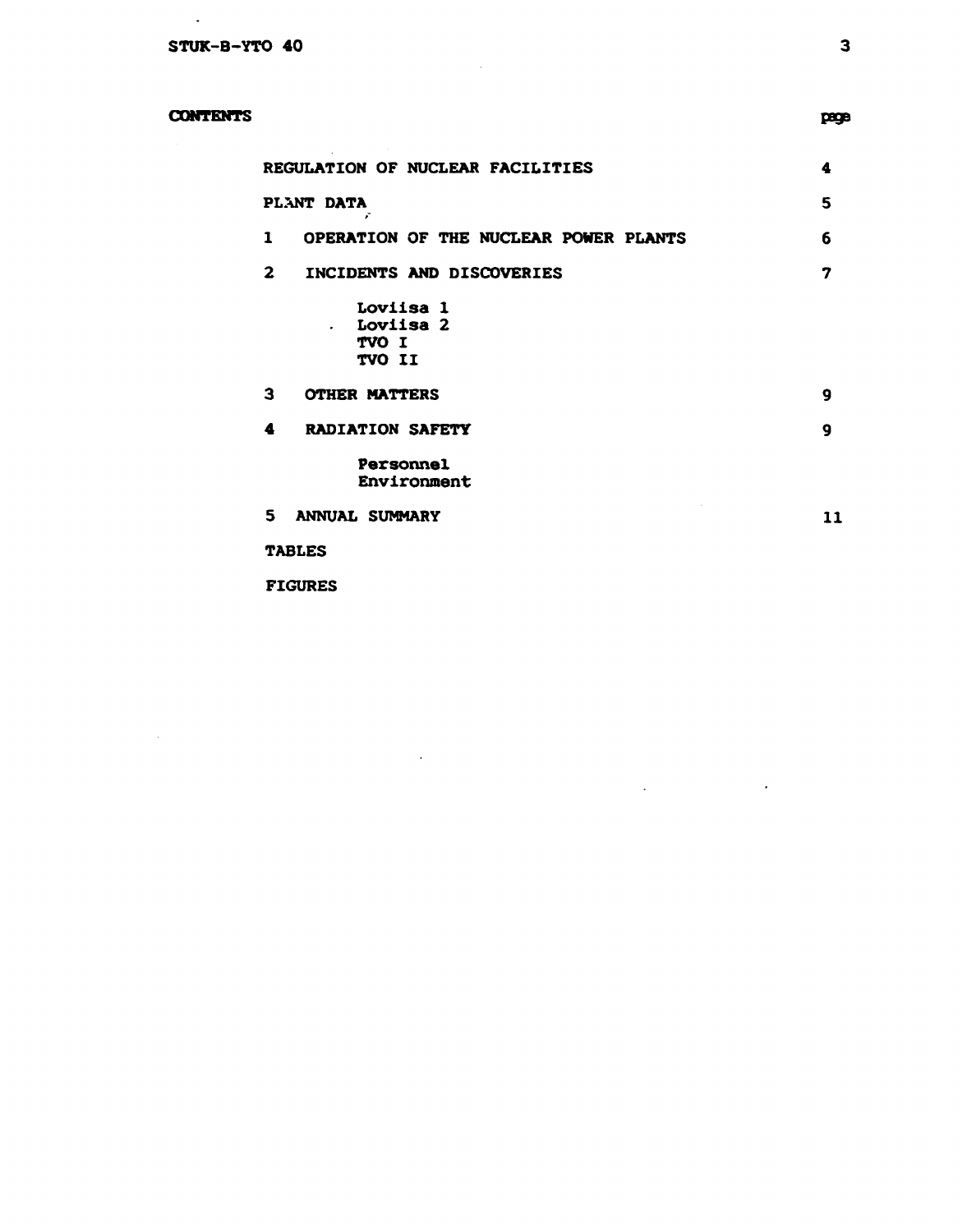ż

## **REGULATION OF NUCLEAR FACILITIES**

**The regulatory actions and inspections performed by the Finnish Centre for Radiation and Nuclear Safety concern the following areas (it is recommended that the licenses given in parentheses be granted when the inspections have been completed and no reason for withholding the license has been found):** 

**Construction phase:** 

- **Preliminary plans of the nuclear facility**
- **Location and environmental effects of the plant - Arrangements for nuclear fuel and nuclear waste management**

**(Decision in principle)** 

- **Preliminary safety analysis report on the planned structure and operation of the plant and the safety analyses**
- **Safety classification of components and structures**
- **Quality assurance plan**
- **Plans concerning nuclear fuel and nuclear waste management**
- **Physical protection (Construction permit)**
- **Construction plans, manufacturers, final construction and installation of components and structures**
- **Performance tests of systems**
- **Final safety analysis report on the structure and operation of the plant and the final safety analyses**
- **Composition and competence of the operating organization**
- **Technical specifications**
- **Nuclear fuel management and safeguards**
- **Methods of nuclear waste management**
- **Physical protection and preparedness (Operating license)**

**Operating phase:** 

- **Start-up testing at various power levels**
- **Maintenance, inspections and testing of components and structures**
- **Operation of systems and the whole plant**
- **Operation and competence of the operating organization**
- **Exceptional events**
- **Repairs and modifications**
- **Refuelling**
- **Nuclear fuel management and safeguards**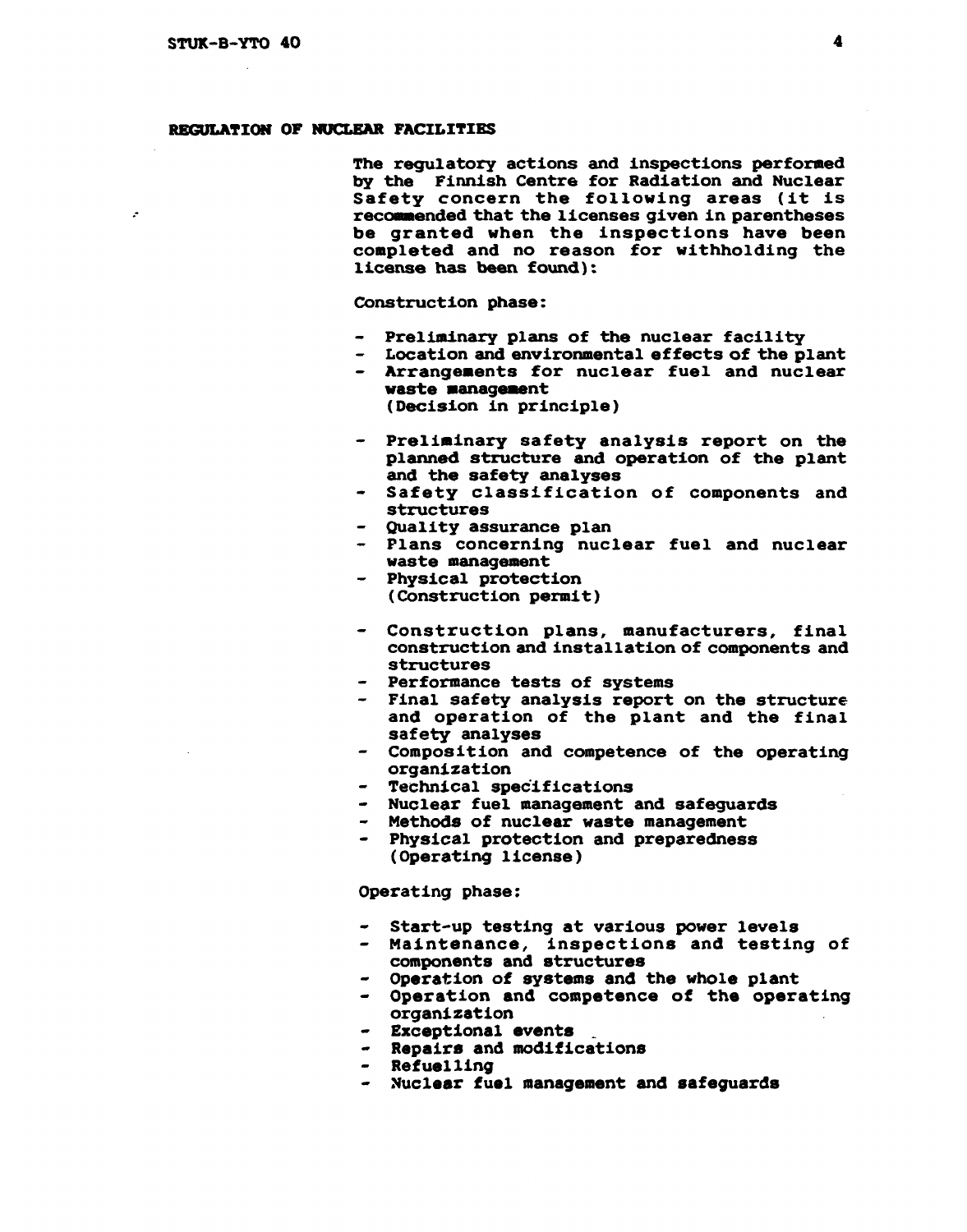- **Nuclear waste management**
- Radiation protection and environmental safety
- **Physical protection and preparedness**
- Observance of the quality assurance program

## **PUNT DMA**

 $\ddot{\phantom{a}}$ 

| Plant<br>unit | Start-up  | Commercial<br>operation | Rated power<br>(gross/net, supplier<br>M | Type,                                                |
|---------------|-----------|-------------------------|------------------------------------------|------------------------------------------------------|
| Loviisa 1     | 8.2. 1977 | 9.5.1977                | 465/445                                  | Pressurized water reactor<br>(PMR), Atomenergoexport |
| Loviisa 2     | 4.11.1980 | 5.1. 1981               | 465/445                                  | Pressurized water reactor<br>(PNR), Atomenergoexport |
| TVO I         | 2.9.1978  | 10.10.1979              | 735/710                                  | Boiling water reactor<br>(BWR), Asea Atom            |
| TVO II        | 18.2.1980 | 1.7. 1982               | 735/710                                  | Boiling water reactor<br>(BWR), Asea Atom            |

**Imatran Voima Oy owns toe Loviisa 1 and 2 units in Loviisa and Teollisuuden Voima Oy the TWO I and II units in Olkiluoto, Eurajoki.**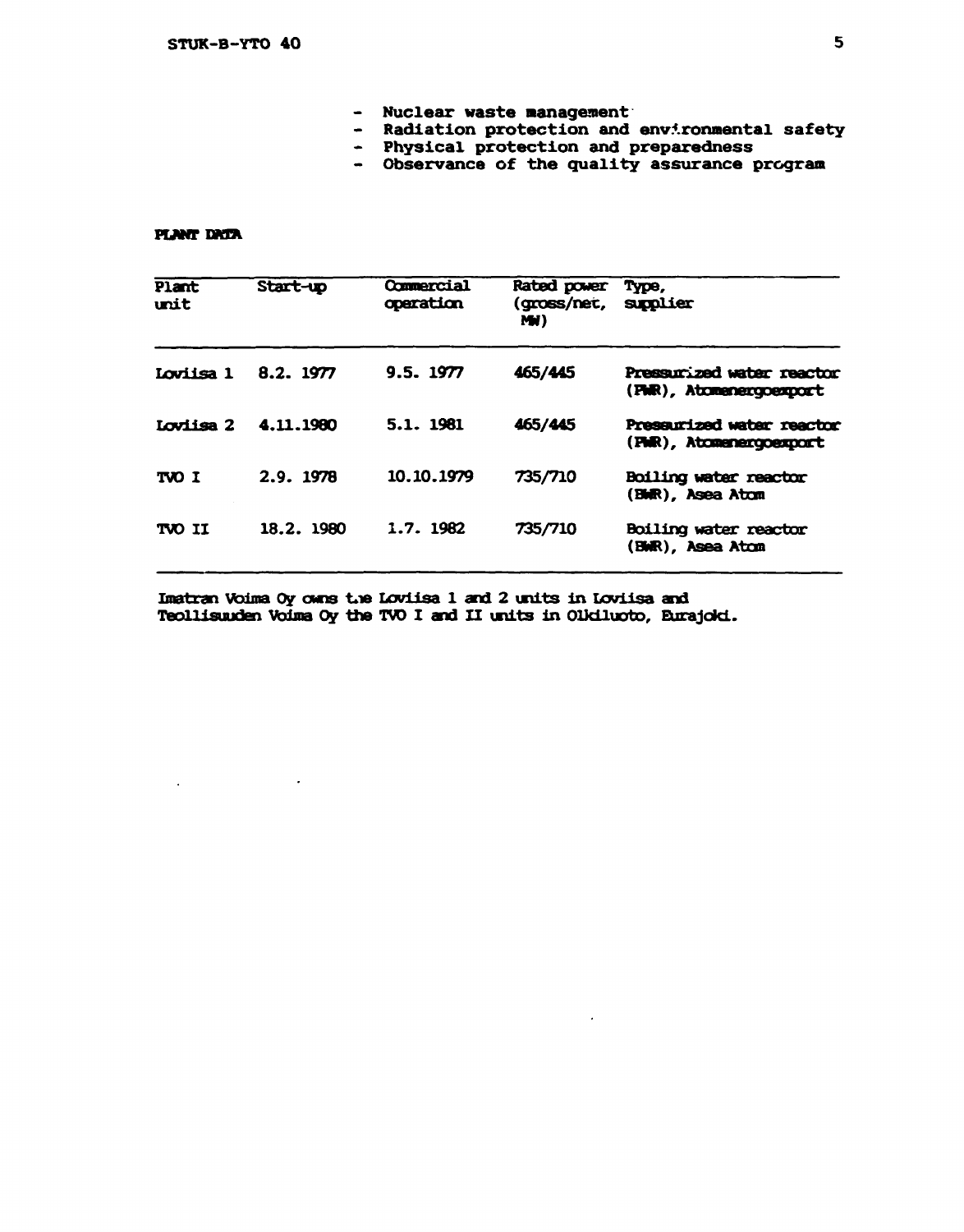### **OPERATION OF THE NUCLEAR POWER PLANTS IN OCTOBER - DECEMBER 1986**

**All units, i.e Loviisa 1 and 2 and TVO I and II were in commercial operation. No event during the report period degraded plant safety in any essential way nor posed a radiation hazard to the personnel or the environment.** 

**The Loviisa 1 and 2 units operated well.** 

**At Loviisa 1, power had to be reduced for repairing a leak in the pipe from one turbine to the reheater. It caused a production loss equal to about 24 hours' production. An inadvertent insertion of one reactor control rod caused also a minor reduction of power for a short period of time.** 

**At Loviisa 2, power had to be reduced for repairing one turbine bearing. It caused a production loss equal to about 24 hours' production. In addition, plugging of leaking tubes in the turbine condenser caused a minor reduction of power for a short period of time. At the end of the year, the unit was placed in cold shutdown for approx. four days for repairing check valves leaking through in the feed water system.** 

**The TVO I and II units operated well.** 

**There were no appreciable power reductions at TVO I.** 

**At TVO II, a failure in the converter of a main recirculation pump, a low demand of electricity and packing of a leaking manhole on the reheater caused brief reductions of power.** 

**The amount of electricity produced by the Finnish nuclear power plants to the national grid in the report period totalled 5.03 TWh. According to the statistics compiled by the Finnish Association of Electricity Supply Undertakings, the net production of electricity in Finland was at the same time 13.0 TWh. Nuclear power accounted for 38.5 % of the net production. The avarage load factor of the four units was 98.4 %. The production and availability figures are presented in more detail in Tables I and II. A general picture of the operation of the units can be obtained from the power diagrams (Figures 1-4). The most important events, discoveries and actions taken at the plant units are discussed in Chapters 2 and 3.**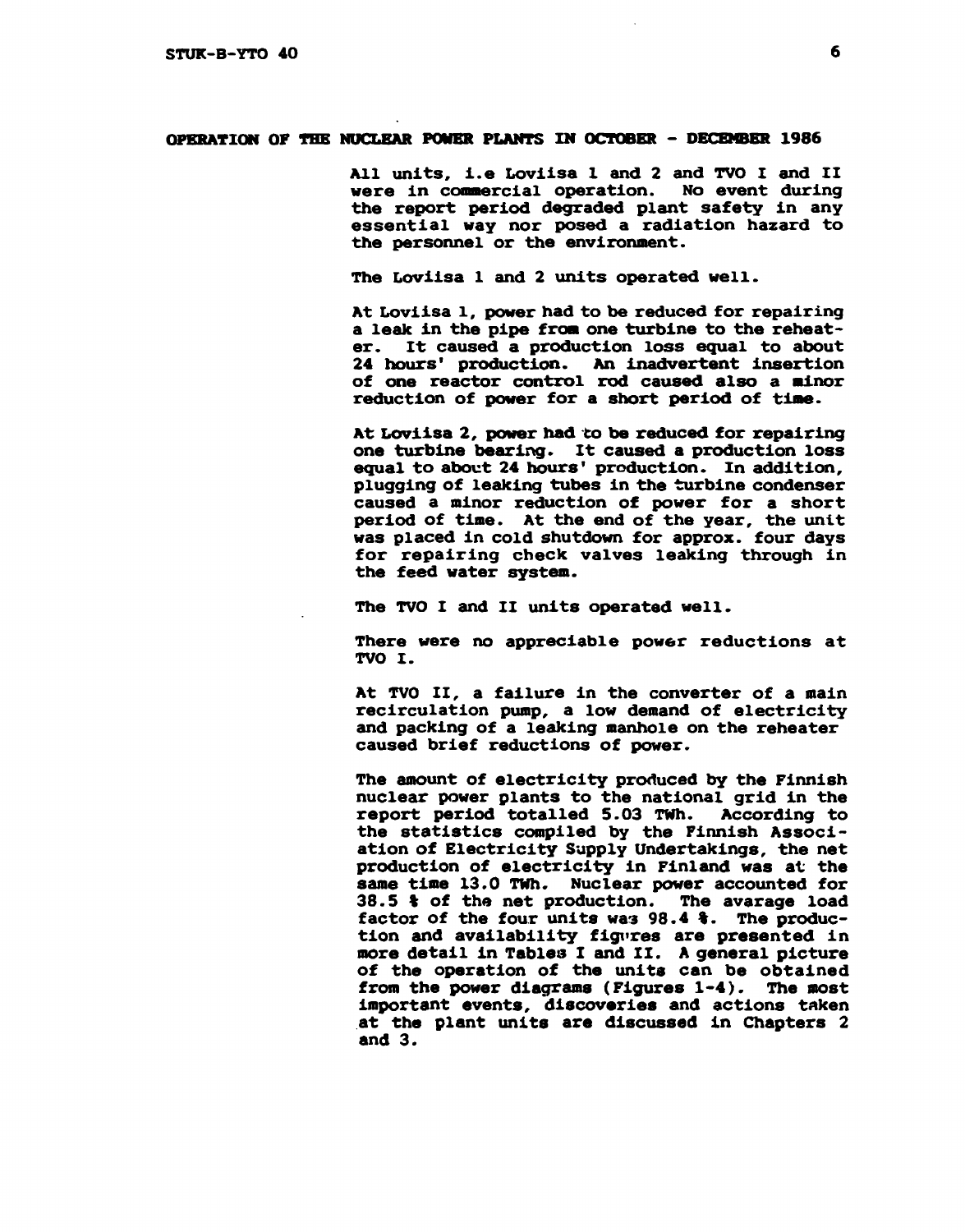**The radiation doses received by the personnel, as well as the releases of radioactive substances into the environment were considerably below the established limits. Radiation safety is discussed in Chapter 4.** 

#### **2 INCIDENTS AND DISCOVERIES**

**Safety-related incidents at Loviisa I** 

**Nothing reportable** 

**Other incidents at Loviisa 1** 

**Nothing reportable** 

**Safety-related incidents at Loviisa 2** 

# **Inadvertently closed valve in the feed line of chemicals**

**The purpose of the feed system of chemicals is to, among other things, supply the emergency cooling systems with potassium hydroxide and hydrazine in order to bind fission products possibly released by an accident. For feeding the chemicals, the system comprises one tank and two pumps, shared by Loviisa 1 and 2, and separate pipelines to each of the two units.** 

As a result of a leakage through the shut-off valve **in the feed line, chemicals were absorbed in the emergency core cooling system while testing the pumps of the low-pressure core cooling system. To keep the emergency core cooling system clean, the feed line was washed occasionally with boron water, until the leaking shut-off valve was repaired in the outage that began on September 28.** 

**Such washing was performed on September 9, whereafter the process was restored in normal condition and the relevant acknowledgments were entered in the operation order and shift supervisor's record. During a renewed washing on September 13, another valve in the feed line was found to be locked in closed position. The valve had been closed since the previous washing.** 

**In the event of an accident, the automated supply of radioactive iodine binding chemicals to the emergency cooling systems would not have been possible. Otherwise, the emergency core cooling systems were operable.**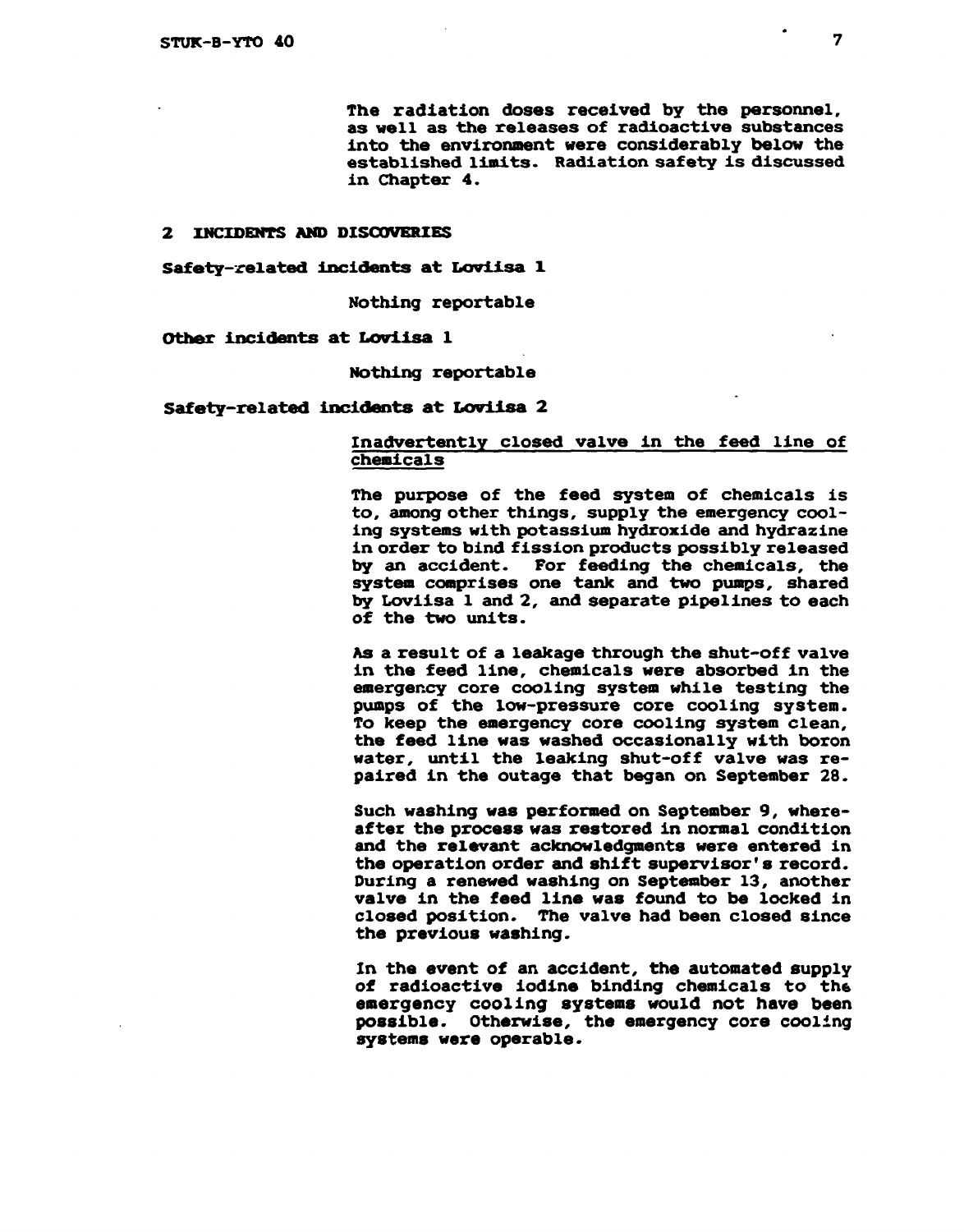# **Other incidents at Loviisa 2**

# **Outage for repairing check valves in the main feed water lines**

**While performing tightness tests after the annual naintenance in the summer of 1986, some of the check valves in the main feed water lines were found to be leaking through in reverse flow. The proper function of the check valves prevents the loss of emergency feed water via the normal feed wator lines, in case a leakage would occur in the feed water line. The loss of emergency feed water can also be prevented by closing two shut-off valves and one control valve in each of the feed water lines. In order to ensure the operability of this function, an extra operator was posted in the control room and training was given in the subject. The Finnish Centre for Radiation and Nuclear Safety accepted the power company's proposal for repairing the check valves in the next cold shutdown, however on September 31, 1986 at the latest.** 

**The plant unit was placed in hot shutdown on September 28 for testing. While performing tightness tests, four of the six check valves in the main feed water lines were still found to be leaking, whereafter the plant unit was placed in cold shutdown. The check valves were disassembled and repaired. In addition, in order to ensure the supply of emergency feed water, the automatic control of the shut-off valves in the main feed water lines was modified so that the valves close, if emergency feed water is needed when the surface level in the steam generator is below 1600 mm.** 

**In the tests during the start-up after the repairs, all six check valves were found to close tightly. The plant unit was out of production for 83 hours.** 

**Safety-related incidents at TVO I** 

**Nothing reportable.** 

**Other incidents at TVO I** 

**Nothing reportable.** 

### **Safety-related Incidents at TVO II**

**Nothing reportable.**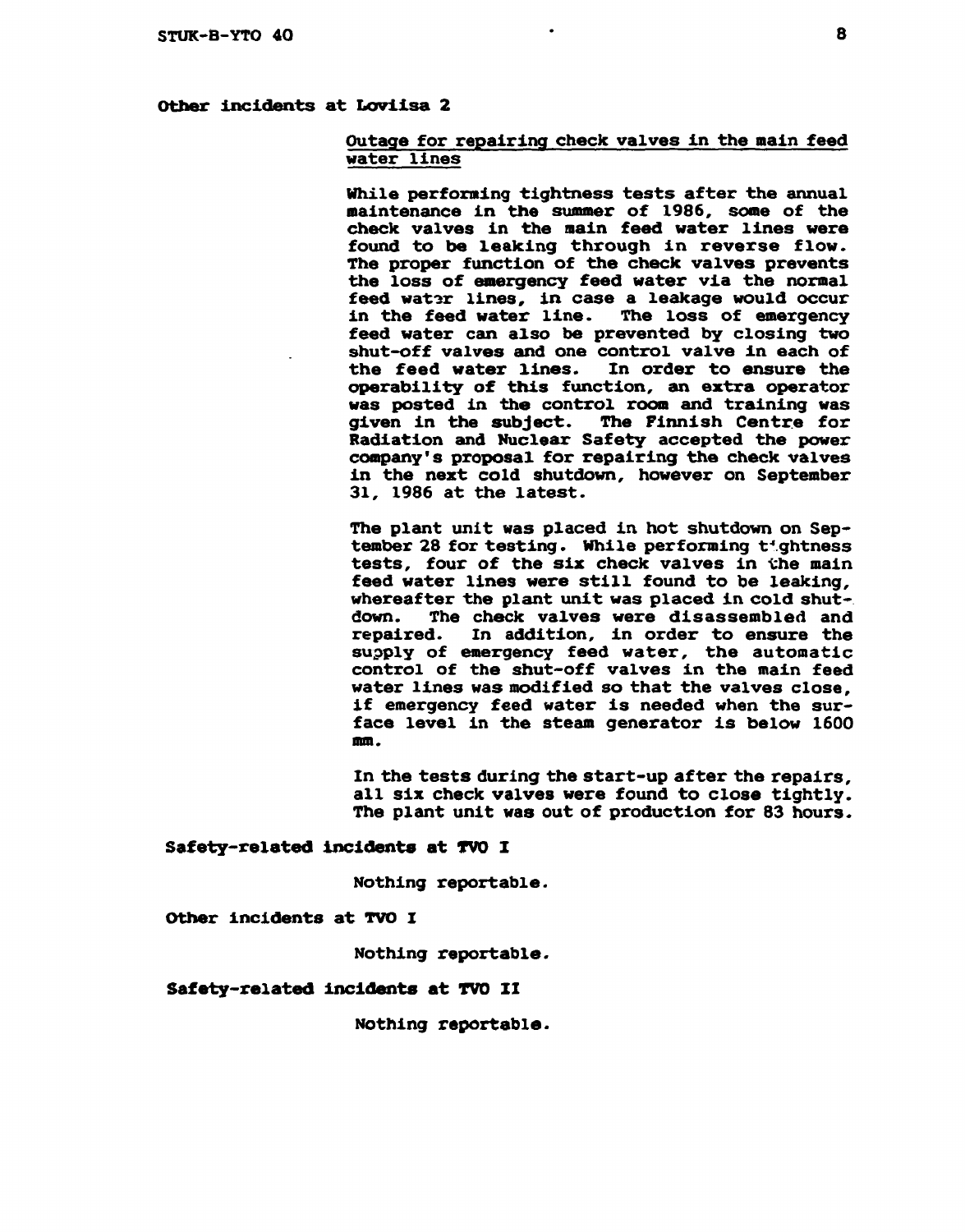#### **Other incidents at TVO II**

**Nothing reportable.** 

**3 OTHER MATTERS** 

**Nothing reportable.** 

### **4 RADIATION SAFETY**

**Individual doses of the personnel** 

**The individual doses of the nuclear power plant personnel in the the report period remained clearly below the quarterly dose limit of 25 mSv. The highest individual dose was 4.9 mSv; it was received at the Olkiluoto units.** 

**The individual radiation doses of the personnel in 1986 were clearly below the annual dose limit of 50 mSv. The highest dose was 21.1 mSv and it was received at the Loviisa units.** 

**The dose limits of the persons who are exposed to radiation in their work are included in the legislation on radiation protection and they are based on the recommendations of the International Commission on Radiological Protection (ICRP). The limits are set so that the health risk due to radiation is comparable to other work-related risks in occupations regarded as safe.** 

**The distributions of the individual doses of the nuclear power plant personnel in the report period and from the beginning of the year till the end of the report period (Tables III and IV) specify the number of persons in each dose range and at each plant site. In addition, the table shows a distribution which is the total number of workers in each dose range. The distributions comprise the doses of persons who have been entered in the central dose database of the Finnish Centre for Radiation Protection and Nuclear Safety as nuclear power plant workers.** 

### **Collective radiation exposure of the personnel**

In the report period, the collective radiation **dose of the nuclear power plant personnel at the Loviisa 1 and 2 units totalled 0.052 manSv and at the Olkiluoto units 0.059 manSv.** 

**The cumulative collective dose of the personnel in 1986 was 2.645 manSv at the Loviisa units and 1.373 manSv at the Olkiluoto units.**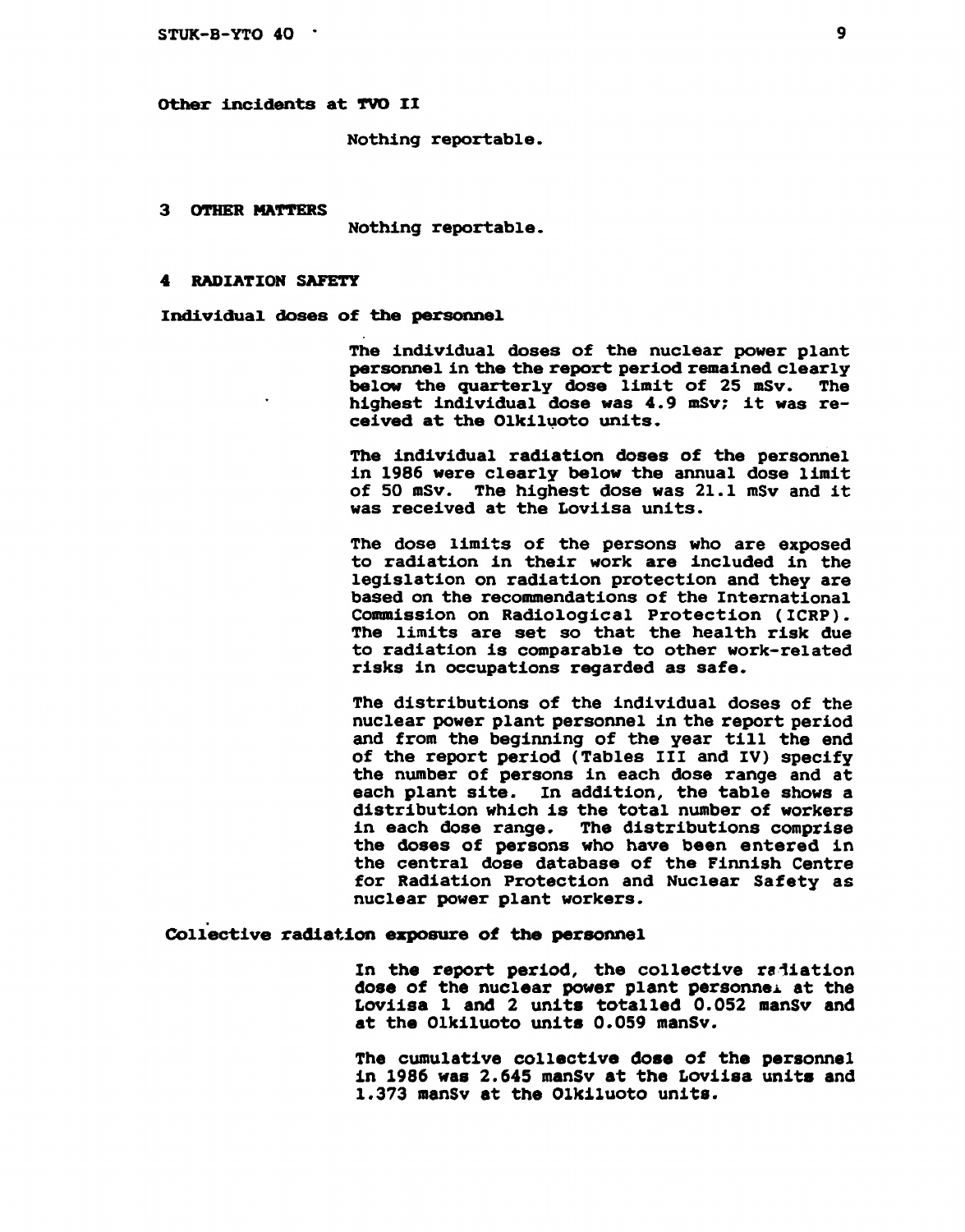**The dose limit recommended in the guides of the Finnish Centre for Radiation and Nuclear Safety is 0.005 manSv/MH(e) in one year, which would be in total 4.4 manSv/year for the Loviisa units and 7.1 manSv/year for the Olkiluoto units.** 

### **Releases and radiation doses in the environment**

**The releases of radioactive substances into the environment in the report period were considerably below the guide release limits (Table V).** 

**In accordance with the Resolution of the Ministry of Trade and Industry, the release limits are determined so that for the persons with the highest exposure the annual whole-body radiation dose is no more than 0.1 manSv. This is less than one thirtieth of the dose received from natural background radiation, including radon, and 1/50 of the dose limit given in the legislation.** 

**Thus, the radiation doses calculated on the basis of the release reports are very small.** 

### **Radiation safety of the environment**

**The total amount of samples taken in the surroundings of both plant sites in accoradance with the measurement program of environmental samples was in this quarter 200. Substances originating from nuclear power plants, <sup>3</sup> H, <sup>54</sup> Mn, \*° Co, <sup>6</sup> <sup>5</sup> Zn and 1 1 <sup>0</sup> Ag, were detected only in the samples of sea water and sedimenting matter, in about five per cent of the total amount of the samples. The concentrations measured in the samples do not give rise to any actions.** 

**The fallout caused by the nuclear accident in Chernobyl had still a certain impact on the monitoring of the nuclear power plant surroundings, especially as regards <sup>13</sup> <sup>4</sup> Cs and <sup>13</sup> <sup>7</sup> Cs. There were plenty of these nuclides in the fallout and they remain a long time both in the soil and sea water. The amounts of <sup>13</sup> <sup>4</sup> Cs and <sup>13</sup> <sup>7</sup> Cs released by the nuclear power plants were so small compared to the existing amounts in the environment that the increase by them was hidden by the background variations. Part of the <sup>5</sup> <sup>4</sup> Mn and <sup>11</sup> <sup>0</sup> Ag, typical of nuclear power plant releases, still originated from the fallout caused by the accident in Chernobyl. Of the <sup>3</sup> H that was detected in sea water samples, part came from power plants, part from an older fallout.** 

**In addition to the above-mentioned radioactive substances originating from nuclear power plants and the accident in Chernobyl, the environmental samples contained, in general, also nature's own**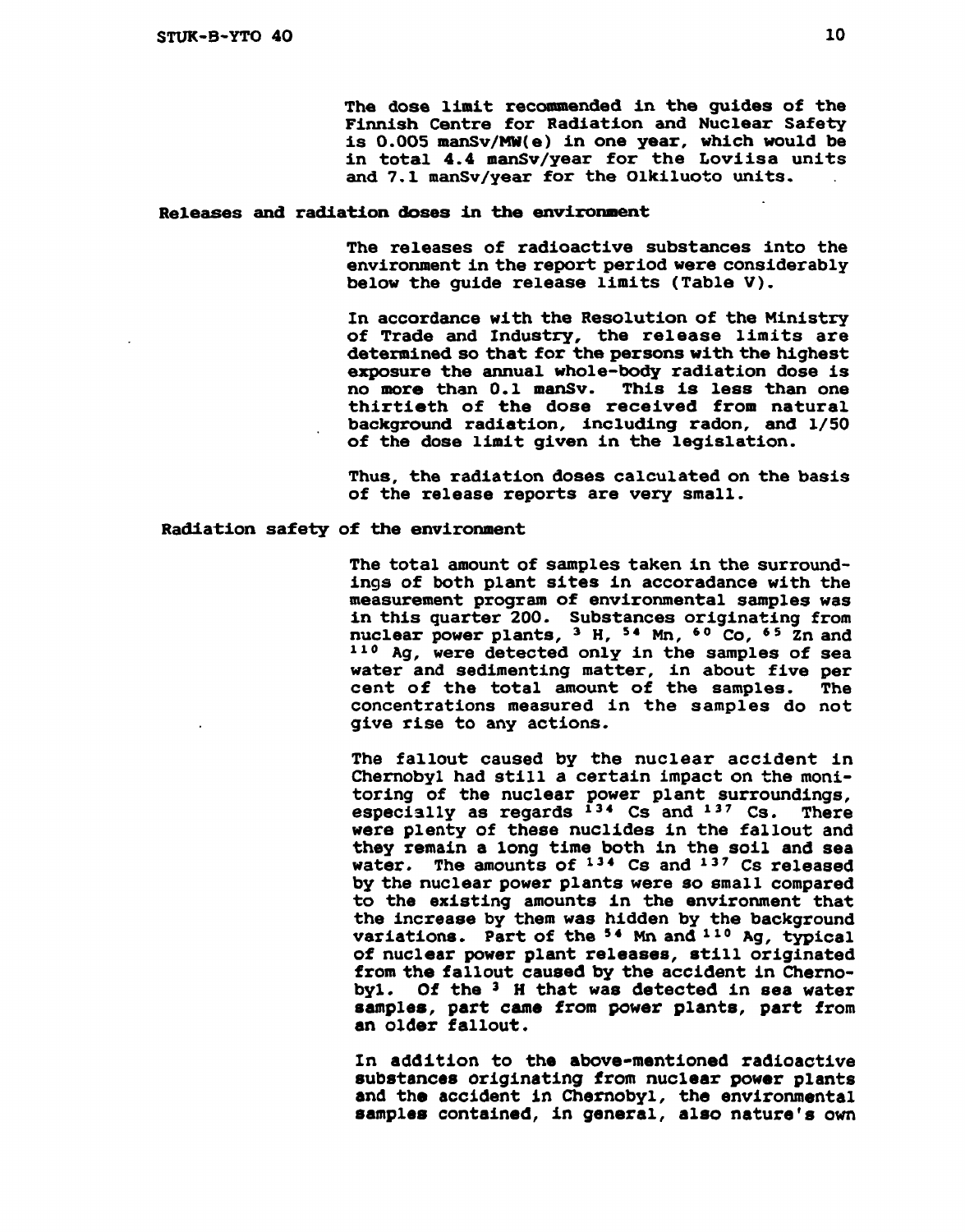**radioactive substances (natural decay series and <sup>7</sup> Be and <sup>40</sup> K).** 

**As regards the nuclide composition, the results obtained from the measurement of environmental samples containing radioactive substances originating from power plants are consistent with the release reports of the power companies from this**  and the previous quarters. In doing this com**parison, one must take into account the behaviour of nuclides in nature and their detection limits in measurements.** 

# **5 ANNUAL SUfMARY 1986**

**All units, i.e. Loviisa 1 and 2 and TVO I and II were in commercial operation and their production of electricity was near to the theoretical maximum. No event in 1986 essentially degraded plant safety nor posed a radiation hazard to the personnel or the environment. At Loviisa nuclear power plant, shortcomings were found in the administrative procedures concerning plant operation and maintenance, and deviations from regulations were detected. For remedying the defects, the plant was shut down for several days in September.** 

**The Finnish Centre for Radiation and Nuclear Safety has considered the following events, discoveries and actions noteworthy at each plant unit (the issue has been dealt with in the Quarterly Report indicated in parentheses):** 

**Loviisa 1** 

**Leak through an isolation valve in the coolant purification system (1st quarter)** 

**Shortcomings in the fire protection of cables (1st quarter)** 

**Violations of the Technical Specifications (1st quarter)** 

**Inadvertently closed manually operated valves in the boron feed system (3rd quarter)** 

**Inadvertent shut-off of the control room ventilation (3rd quarter)** 

**Inspection of the main circulation pump due to abnormal operating noise (3rd quarter)** 

**Sea water leakage into the lower parts of the turbine hall (3rd quarter)**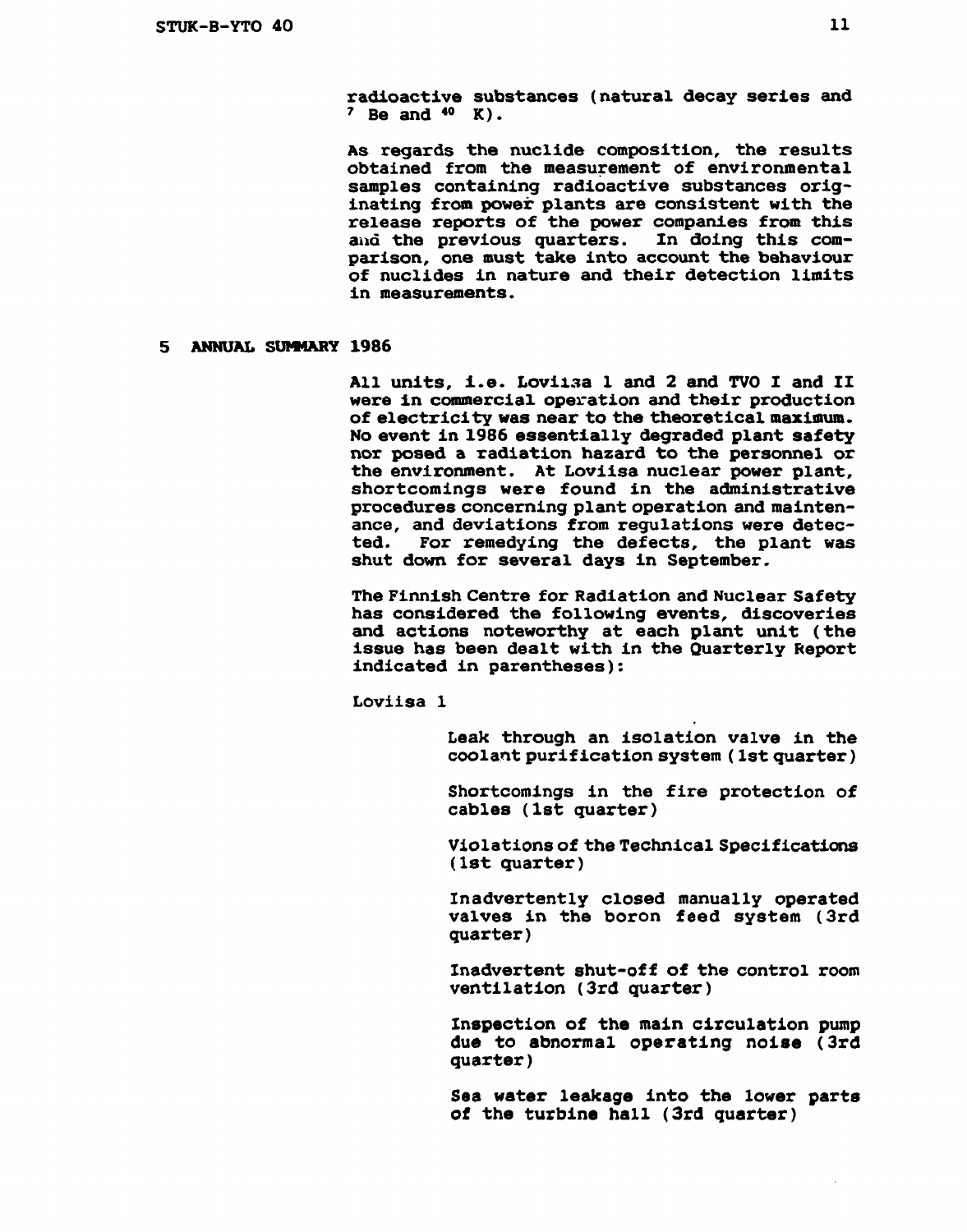**Loviisa 2** 

**Violation of the Technical Specifications (1st quarter)** 

**Risk of damage in a safety system pump (2nd quarter)** 

**Cross-connected extension stems in two valves (3rd quarter)** 

**Leak in the primary system during startup (3rd quarter)** 

**Leaks in check valves in the main feed water lines and outage (3rd and 4th quarter)** 

**Inadvertently closed valve in the feed line of chemicals (4th quarter)** 

# **TVO I**

**Faulty settings in the emergency ventilation of the main control rooms (1st quarter, TVO I and II)** 

**Stress corrosion cracks (2nd quarter)** 

**Leaking fuel (2nd quarter)** 

**Faults in the pilot valves of the relief system (2nd quarter, TVO I and II)** 

**Leak in a non-return valve in the containment pressure suppression system (3rd quarter)** 

**Overflow of low-active water in the radioactive waste building (3rd quarter)** 

### **TVO II**

**Leaking fuel (2nd quarter)** 

**The amount of electricity produced by the nuclear power plants to the national grid in 1986 totalled 18.0 TWh. According to the statistics compiled by the Finnish Association of Electricity Supply Undertakings, the total production of electricity in Finland was at the same time 46.9 TWh. Nuclear power accounted for 38.4 % of the production. The average load factor of the four units was 88.8 %. The production and availability figures are presented in more detail in Tables I and II. A general picture of the operation of the units can be obtained from the power diagrams (Figure 5). The development of load factors, reactor**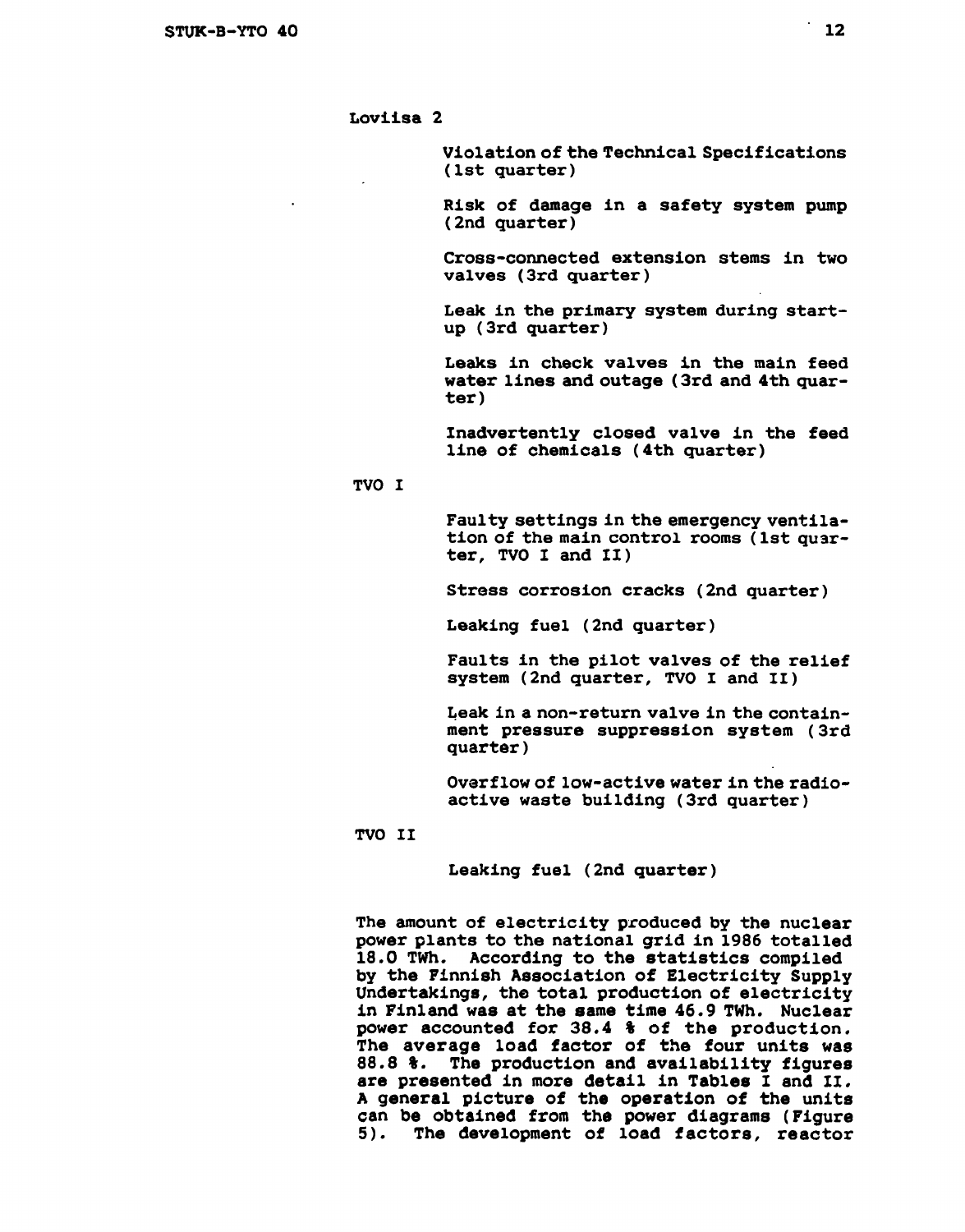$\ddot{\phantom{a}}$ 

 $\ddot{\phantom{a}}$ 

**trips and collective radiation doses since the start-up of the units is depicted in Figure 6.** 

**The radiation doses received by the personnel, as well as the releases of radioactive substances into the environment were considerably below the established limits (Tables IV and V).**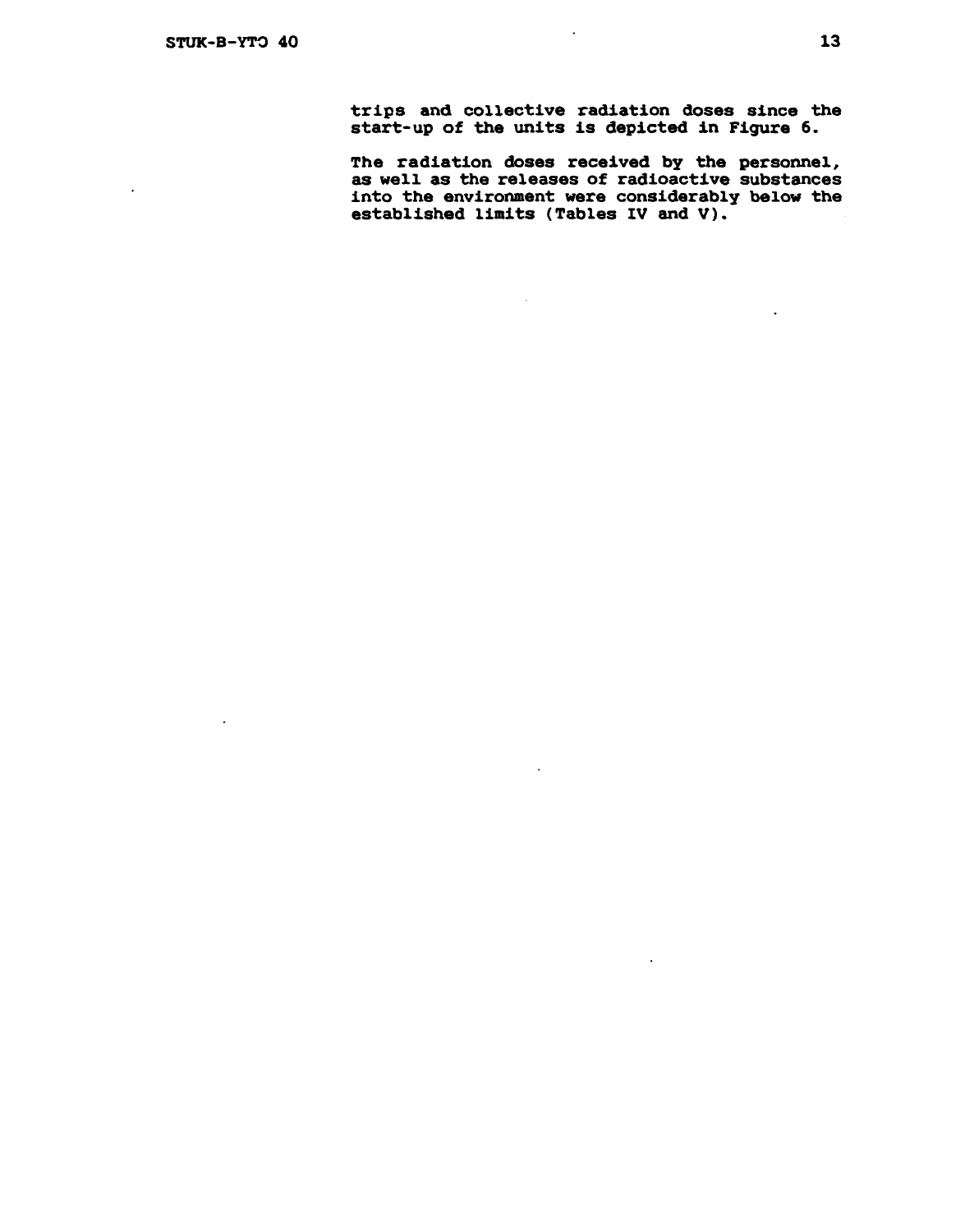$\sim$ 

|                                                                                      | Electricity production<br>(gross, Thh) |                                                                                   |                                                                   | Availability<br>$factor$ $\frac{1}{3}$                          |                   | Load factor &         |      |
|--------------------------------------------------------------------------------------|----------------------------------------|-----------------------------------------------------------------------------------|-------------------------------------------------------------------|-----------------------------------------------------------------|-------------------|-----------------------|------|
|                                                                                      | Fourth<br>quarter                      | 1986                                                                              | <b>Since</b><br>start-up                                          | Fourth<br>quarter                                               | Fourth<br>quarter | 1986                  | 1985 |
| <b>Loviisa 1</b>                                                                     | 1.02                                   | 3.71                                                                              | 31.7                                                              | 100                                                             | 99.6              | 91.0                  | 93.0 |
| Loviisa 2                                                                            | 0.97                                   | 3.34                                                                              | 20.9                                                              | 96                                                              | 94.9              | 81.9                  | 91.7 |
| TJ OVT                                                                               | 1.62                                   | 5.68                                                                              | 40.0                                                              | 100                                                             | 99.7              | 88.1                  | 87.4 |
| TVO II                                                                               | 1.61                                   | 6.06                                                                              | 31.4                                                              | 100                                                             | 99.4              | 94.2                  | 87.4 |
| Availability factor = generator synchronized (h)<br>$x 100$ $x$<br>calendar time (h) |                                        |                                                                                   |                                                                   |                                                                 |                   |                       |      |
|                                                                                      | Load factor $=$                        |                                                                                   |                                                                   | gross electricity production<br>rated power x calendar time (h) |                   | 100 <sub>8</sub><br>x |      |
|                                                                                      |                                        | Symbols (if needed)<br>$\mathbf{c}$<br>refuelling<br>f.<br>m<br>repairs<br>r<br>z | modifications<br>maintenance and inspections<br>power restriction |                                                                 |                   |                       |      |

|  |  | Table I Electricity production and availability of the units |  |  |
|--|--|--------------------------------------------------------------|--|--|
|  |  |                                                              |  |  |

**Table II Nuclear energy in the Finnish production of electricity** 

|                                                             | Fourth<br>quarter | 1986 | 1985 | 1984 |
|-------------------------------------------------------------|-------------------|------|------|------|
| Production of nuclear<br>electricity (net, TWh)             | 5.03              | 18.0 | 18.0 | 17.8 |
| Total production of<br>electricity in Finland<br>(net, TWh) | 13.0              | 46.9 | 47.3 | 43.3 |
| Percentage of nuclear<br>electricity of total<br>production | 38.5              | 38.4 | 38.0 | 41.1 |
| Load factor averages of<br>the Finnish plant units &        | 98.4              | 88.8 | 89.9 | 89.3 |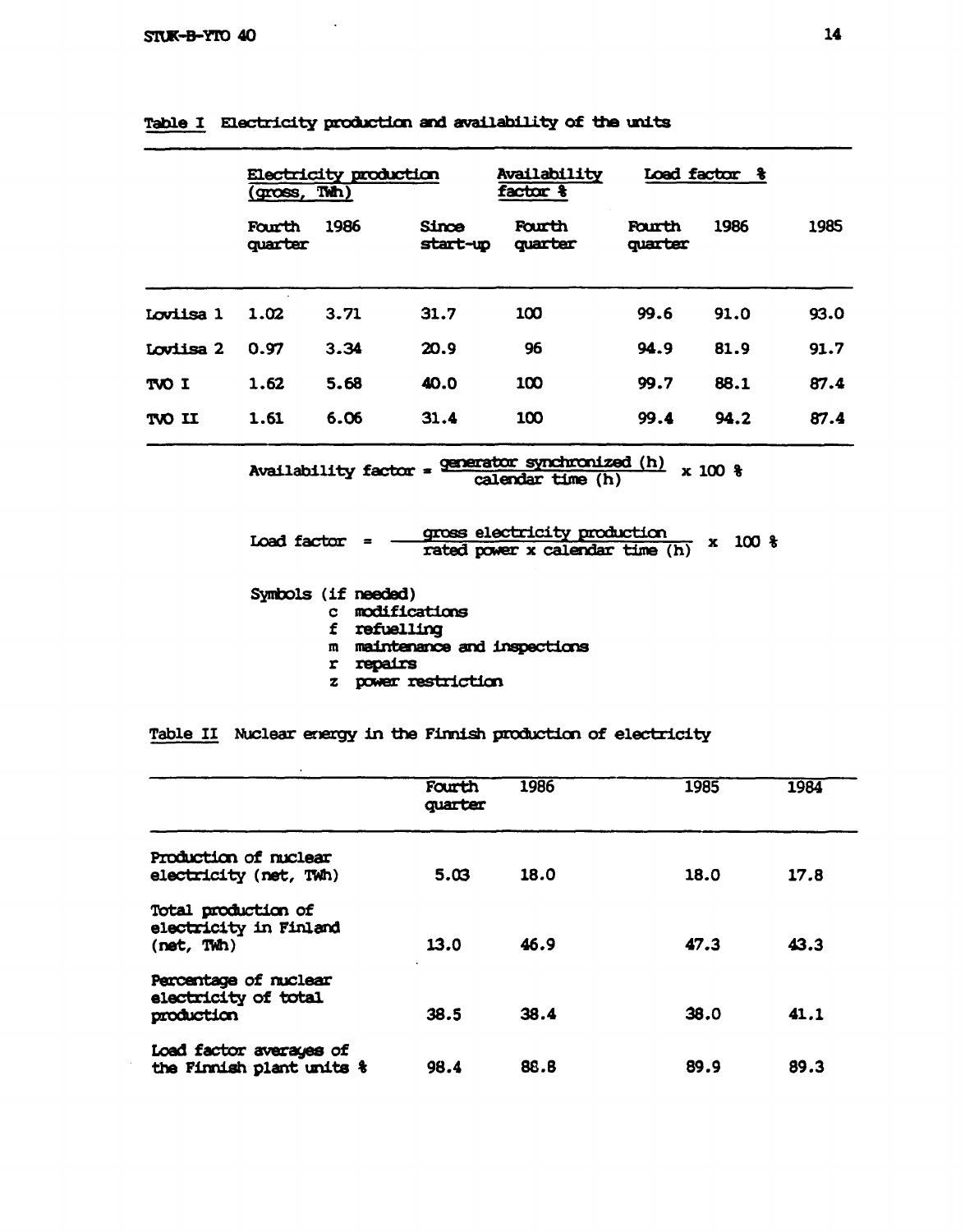$\ddot{\phantom{a}}$ 

|                     |   |     |         | Number of persons in the dose range |         |
|---------------------|---|-----|---------|-------------------------------------|---------|
| Dose range<br>(mSv) |   |     | Loviisa | Olkiluoto                           | Total . |
|                     |   | 0.5 | 698     | 883                                 | 1572    |
| 0.5                 |   |     | 31      | 23                                  | 54      |
|                     |   | 2   | 11      | 12                                  | 23      |
| $\mathbf{2}$        |   | з   |         | 2                                   | з       |
| 3                   | ∼ | 4   |         |                                     |         |
| A                   |   | 5   |         |                                     |         |
|                     |   |     |         |                                     |         |
|                     |   | 25  |         |                                     |         |
|                     |   |     |         |                                     |         |

**Table III Dose distribution of the personnel in the report period** 

**\* This column also includes the data on those Finnish workers who have received doses at the Swedish nuclear power plants. The same person may have worked at both Finnish plant sites as well as in Sweden.**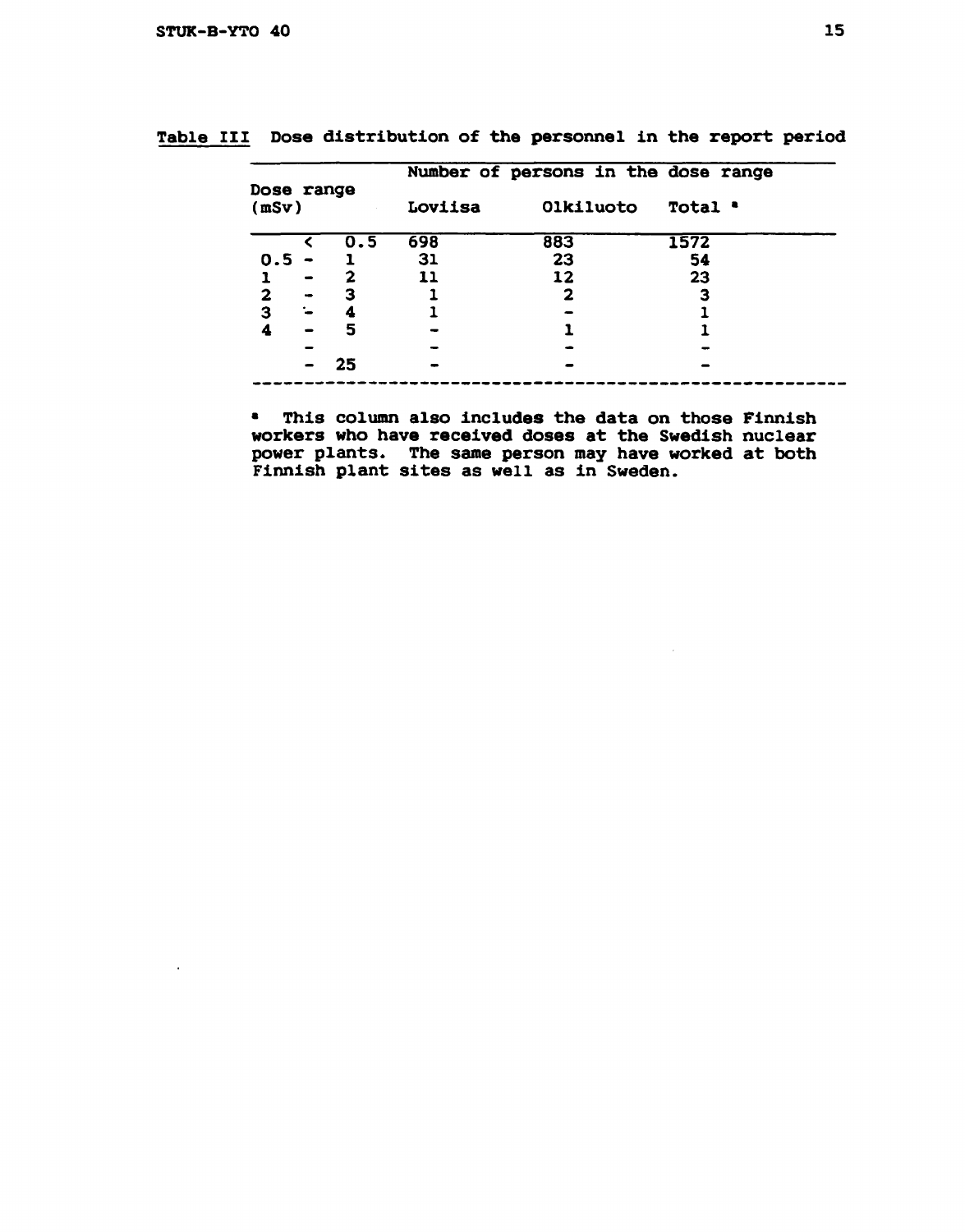|                         |                      |                  |               | Number of persons in the dose range |                |
|-------------------------|----------------------|------------------|---------------|-------------------------------------|----------------|
| Dose range<br>(mSv)     |                      |                  | Loviisa       | Olkiluoto                           | Total .        |
|                         | $\blacktriangleleft$ | 0.5              | 197           | 380                                 | 567            |
| 0.5                     |                      | 1                | 104           | 209                                 | 312            |
| 1                       | $\bullet$            | $\boldsymbol{2}$ | 110           | 174                                 | 274            |
| $\overline{\mathbf{2}}$ |                      | 3                | 59            | 79                                  | 136            |
| 3                       |                      | 4                | 37            | 58                                  | 97             |
| 4                       |                      | 5                | 36            | 24                                  | 56             |
| 5                       |                      | 6                | 36            | 20                                  | 55             |
| 6                       |                      | 7                | 24            | 16                                  | 41             |
| $\boldsymbol{7}$        |                      | 8                | 28            |                                     | 34             |
| 8                       |                      | 9                | 14            | フィスコ                                | 17             |
| 9                       |                      | 10               | 18            |                                     | 29             |
| 10                      |                      | 11               | 19            |                                     | 30             |
| 11                      |                      | 12               | 13            | 3                                   | 17             |
| 12                      |                      | 13               | 15            | $\mathbf{1}$                        | 18             |
| 13                      |                      | 14               | 8             |                                     | 9              |
| 14                      |                      | 15               | 6             |                                     | 7              |
| 15                      |                      | 16               | 5             |                                     | 6              |
| 16                      |                      | 17               | $\frac{3}{1}$ |                                     | 4              |
| 17                      |                      | 18               |               |                                     | $\mathbf{1}$   |
| 18                      | -                    | 19               | 5             |                                     | 4              |
| 19                      |                      | 20               | 4             |                                     | 7              |
| 20                      |                      | 21               | 2             |                                     | $\overline{a}$ |
| 21                      |                      | 22               | $\mathbf{1}$  |                                     | $\overline{1}$ |
| 22                      |                      | 23               |               |                                     |                |
|                         |                      |                  |               |                                     |                |
|                         |                      | 50               |               |                                     |                |

**Table IV Dose distribution of the personnel in 1986** 

**\* These columns also include the data on those Finnish workers who have received doses at the Swedish nuclear power plants. The same person may have worked at both Finnish plant sites as well as in Sweden.**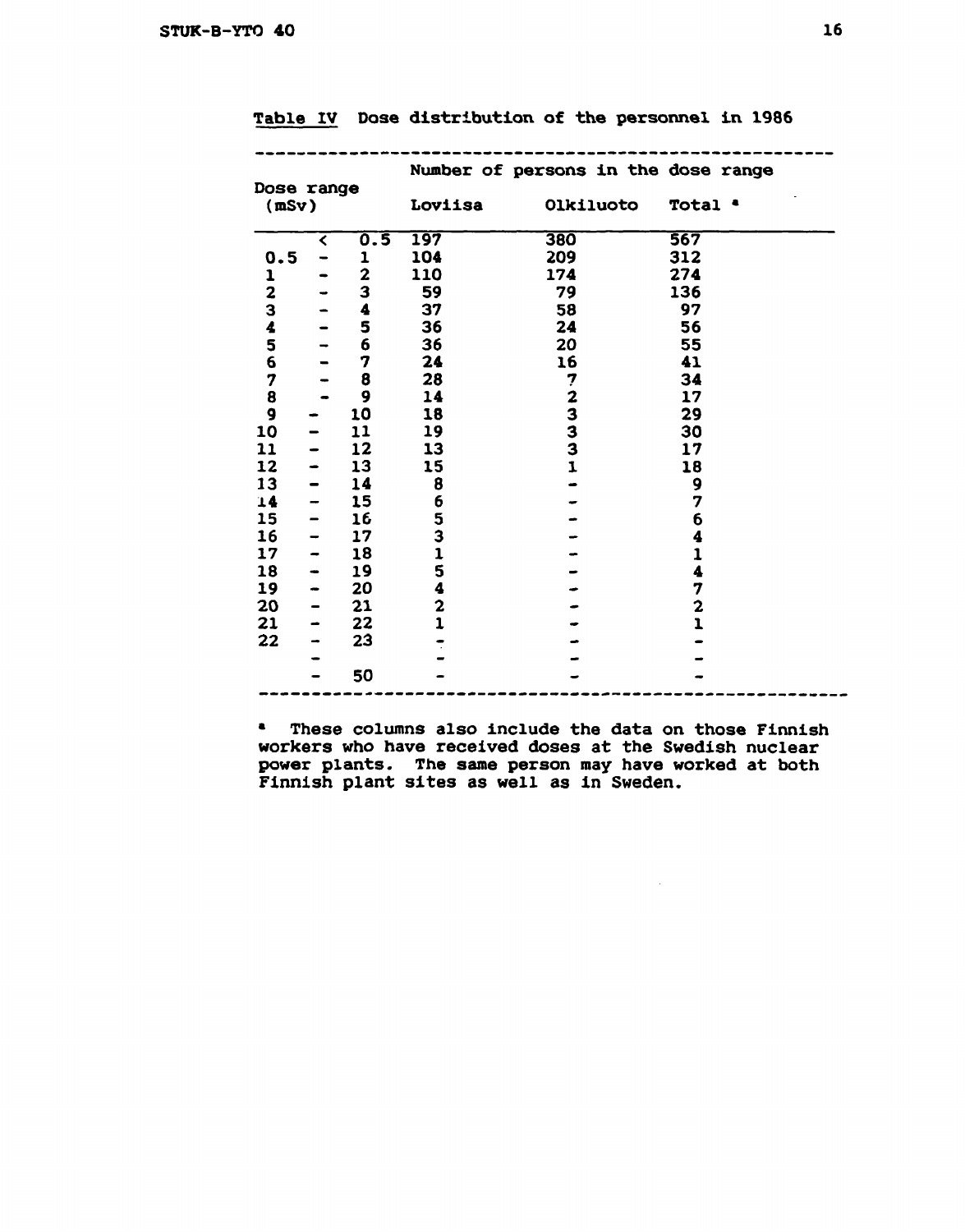|                           | Gaseous effluents                                                              |           |         | Liquid effluents           |  |  |
|---------------------------|--------------------------------------------------------------------------------|-----------|---------|----------------------------|--|--|
| Plant<br>site             | Noble gases Iodines<br>$(^{87}$ Kr-equiv., $(^{131}$ I-equiv., $(TBq)$<br>TBq) | MBq)      | Tritium | Other<br>nuclides<br>(GBq) |  |  |
| Loviisa                   |                                                                                |           |         |                            |  |  |
| Report period             |                                                                                | ٠         | 2.9     | 17                         |  |  |
| in 1986                   | ٠                                                                              | $\bullet$ | 13      | 17                         |  |  |
| Olkiluoto                 |                                                                                |           |         |                            |  |  |
| Report period             | a                                                                              | $\bullet$ | 0.41    | 2.2                        |  |  |
| in 1986<br>Annual release | 0.65                                                                           | 78        | 1.6     | 35                         |  |  |
| limits                    |                                                                                |           |         |                            |  |  |
| Loviisa                   | 22,000 <sup>b</sup>                                                            | 220,000b  | 150     | 890 <sup>b</sup>           |  |  |
| Olkiluoto                 | 17,000                                                                         | 120,000   | 19      | 300                        |  |  |

# **Table V Releases of radioactive substances into the environment at each plant site**

**\* Below detection limit. The calculatory release of <sup>41</sup> Ar from the Loviisa 1 and 2 units expressed as 8 7 Kr-equivalents was 0.43 TBq in the report period and 1.5 TBq in the whole year 1986.** 

**<sup>b</sup> The figure shows the release limit of the plant site on the presumption that there will be no releases of other release types. The guide release limit is set in such a way that the sum of the release limit shares of the various types is equal \*o or smaller than 1.**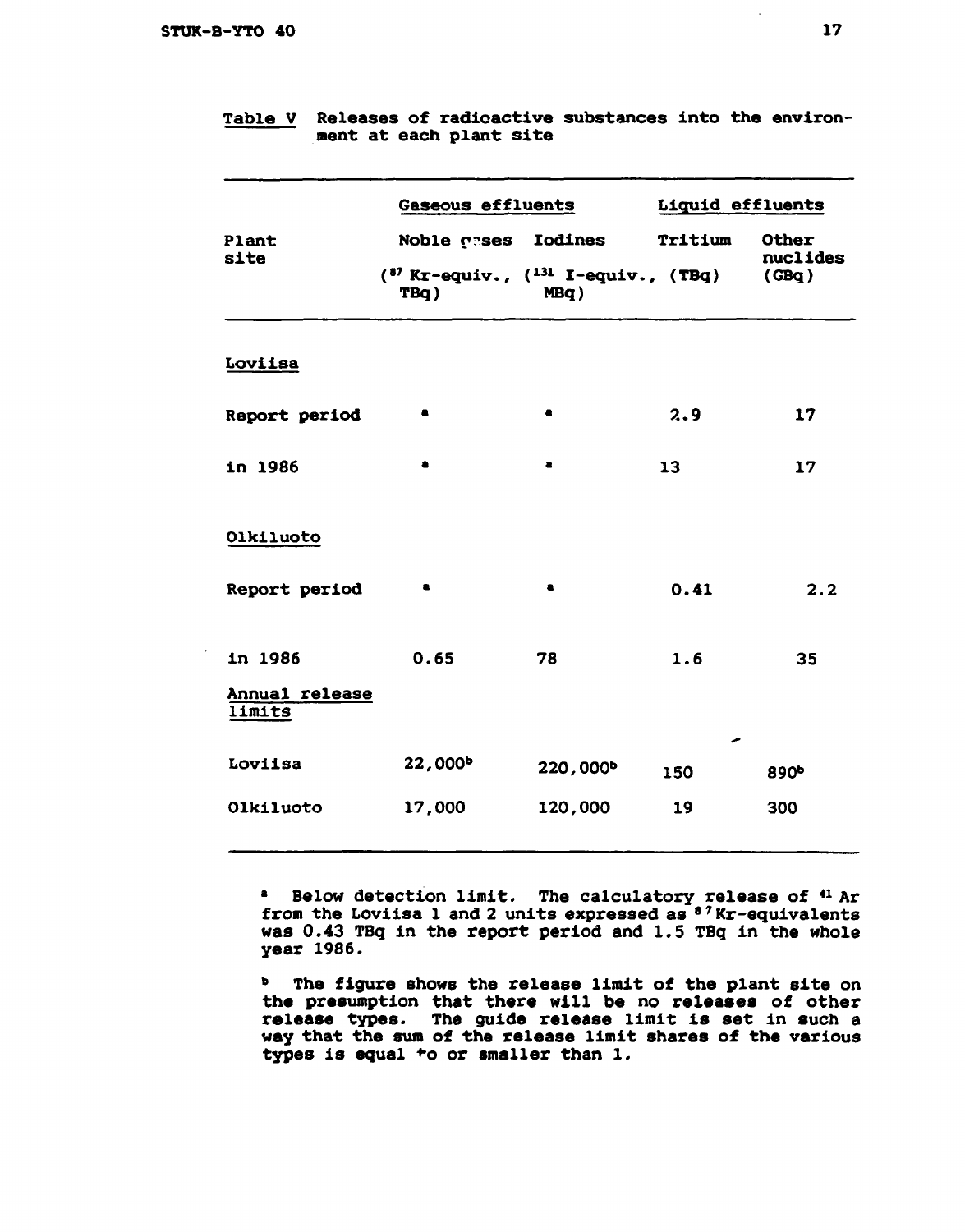

**Figure 1 Daily gross power of Loviisa 1 plant unit in October - December 1986** 

**1 Leakage in the line to the reheater** 



**Figure 2 Daily gross power of Loviisa 2 plant unit in October - December 1986** 

- **1 Repair of one generator bearing**
- **2 Repair of check valves in the feed water lines**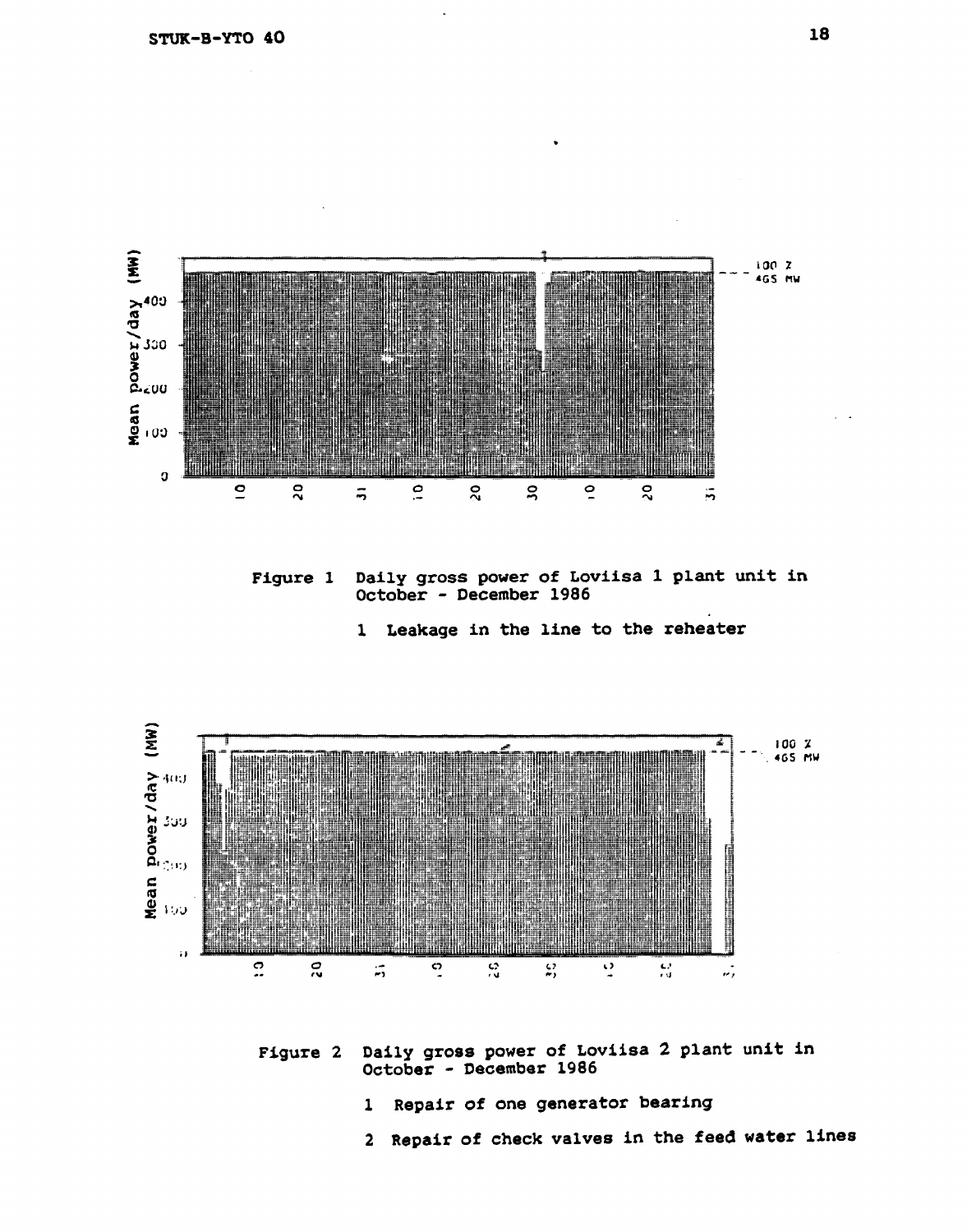

**Figure 3 Daily gross power of TVO I plant unit in October - December 1986** 



**Figure 4 Daily gross power of TVO II plant unit in October - December 1986** 

- **1 Low demand of electricity**
- **2 Packing of a manhole on the reheater**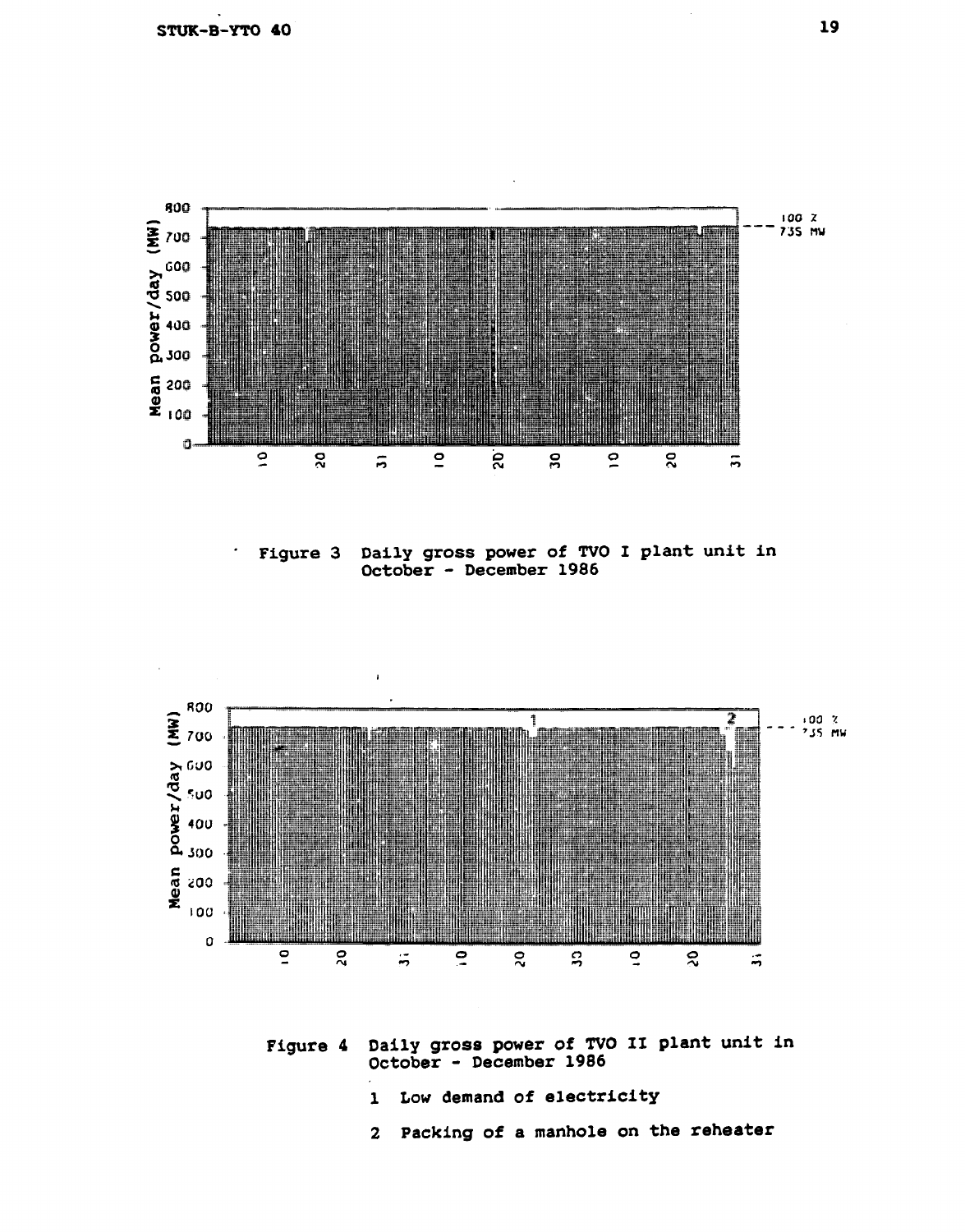$\ddot{\phantom{a}}$ 









 $\ddot{\phantom{0}}$ 



**TVO I** 



**TVO II** 

**Figure 5 Operating diagrams for 1986** 

 $\cdot$